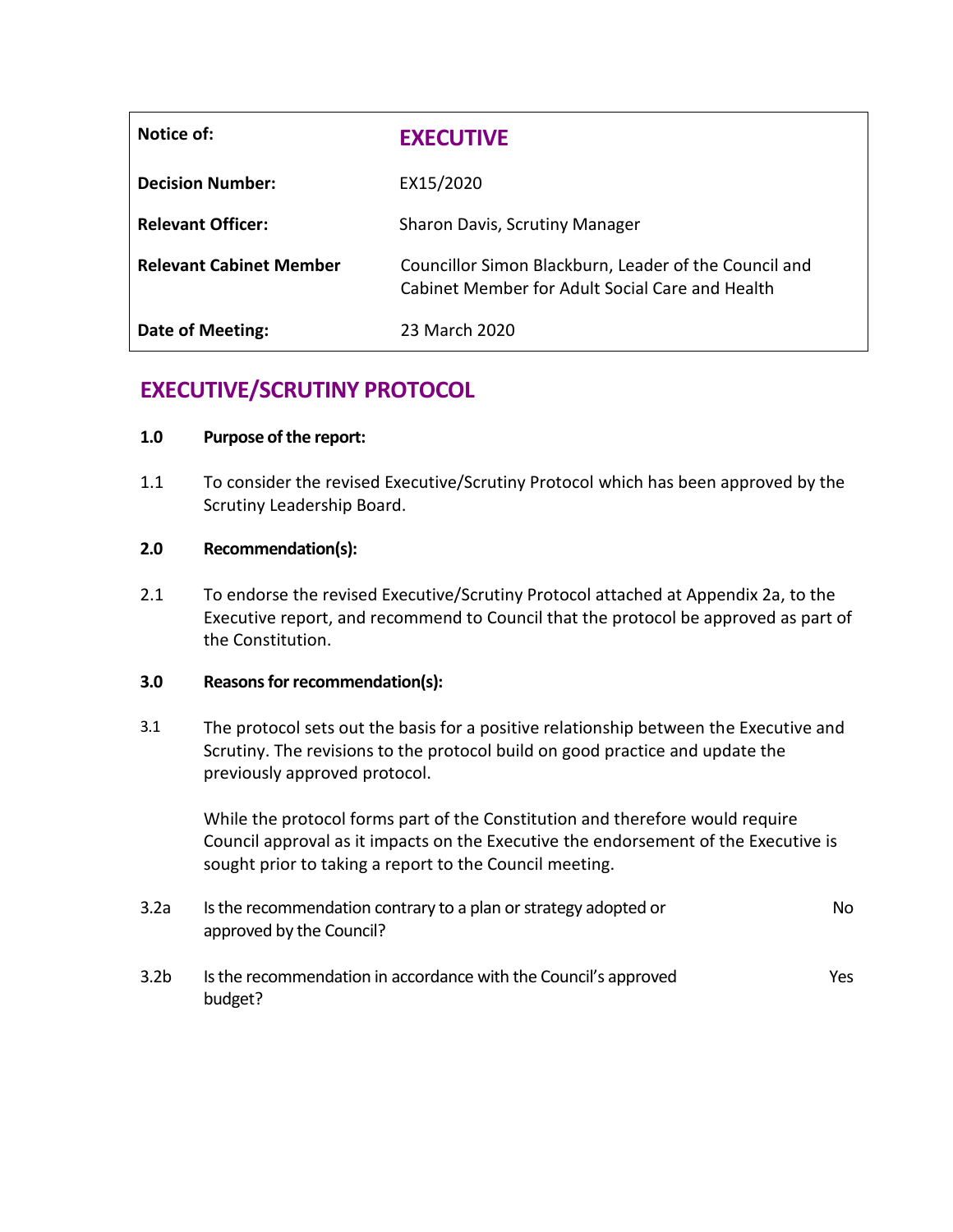3.3 Other alternative options to be considered:

The Executive could choose not to endorse the revised Executive/Scrutiny Protocol or to propose amendments to the revised protocol. Neither course of action is recommended as they would not result in the adoption of a protocol approved by the Scrutiny Leadership Board.

# **4.0 Council Priority:**

4.1 The relevant Council priority is: "Creating stronger communities and increasing resilience".

### **5.0 Background Information**

- 5.1 During 2019/2020 the Scrutiny Leadership Board undertook a review of the former protocol on Overview and Scrutiny Committees and Cabinet Member Relations. This document forms part of the Council's Constitution at Part 5e but has not been updated since 2011. To carry out the review a workshop was held with the Scrutiny Leadership Board Members and Councillor Gillian Campbell, who attended the workshop on behalf of the Executive. The workshop sought to draw out what Members would like to see form the basis of a protocol between the Executive and Scrutiny.
- 5.2 Following the workshop, a draft version of the protocol was produced based on the comments made and considered at first informally by the Scrutiny Leadership Board with the attendance of the Leader of the Council. The revised protocol was then endorsed by the formal meeting of the Board to approve the protocol on 5 March 2020.
- 5.3 The revised protocol is attached at Appendix 2a, to the Executive report. If endorsed by the Executive, it would then be considered by the Council as an amendment to the Constitution.
- 5.4 Does the information submitted include any exempt information? No

### 5.5 **List of Appendices:**

Appendix 2a: Executive/Scrutiny Protocol.

### **6.0 Legal considerations:**

6.1 There is no legal requirement to have a protocol, although it is considered best practice in the Statutory Guidance on Overview and Scrutiny in Local and Combined Authorities.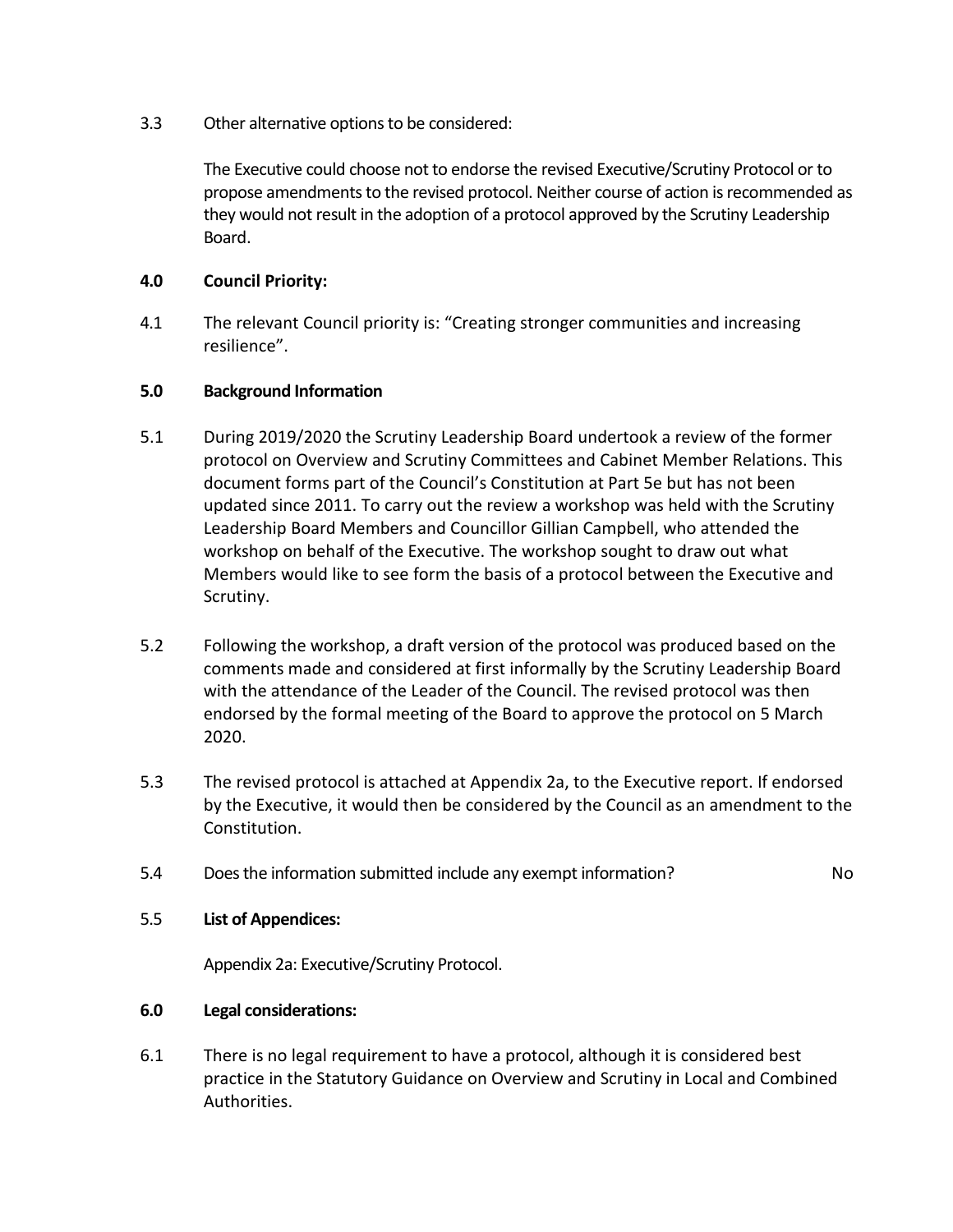- **7.0 Human Resources considerations:**
- 7.1 None.
- **8.0 Equalities considerations:**
- 8.1 None.
- **9.0 Financial considerations:**
- 9.1 None.
- **10.0 Risk management considerations:**
- 10.1 None.
- **11.0 Ethical considerations:**
- 11.1 None.

### **12.0 Internal/ External Consultation undertaken:**

- 12.1 As outlined in Paragraph 5.1, a workshop was held with the Scrutiny Leadership Board Members and Councillor Gillian Campbell, who attended the workshop on behalf of the Executive.
- **13.0 Background papers:**
- 13.1 None.
- **14.0 Key decision information**:

| 14.1 | Is this a key decision?                                             | No. |
|------|---------------------------------------------------------------------|-----|
| 14.2 | If so, Forward Plan reference number:                               |     |
| 14.3 | If a key decision, is the decision required in less than five days? | No. |
| 14.4 | If yes, please describe the reason for urgency:                     |     |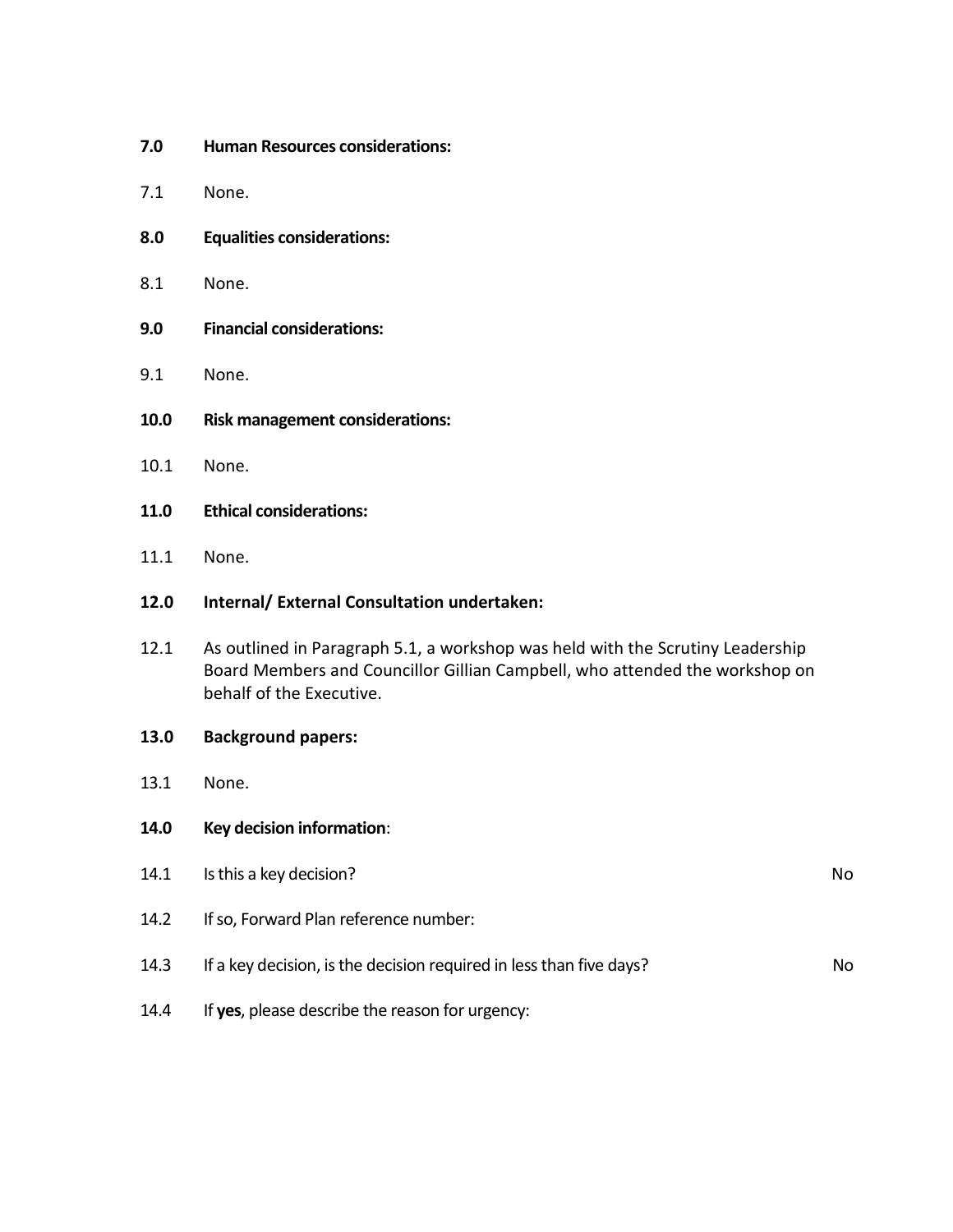#### **15.0 Call-in information:**

15.1 Are there any grounds for urgency, which would cause this decision to be exempt from the call-in process? No

15.2 If **yes**, please give reason:

#### **TO BE COMPLETED BY THE HEAD OF DEMOCRATIC GOVERNANCE**

**16.0 Scrutiny Committee Chairman (where appropriate):**

Date informed: Date approved:

- **17.0 Declarations of interest (if applicable):**
- 17.1 None.

#### **18.0 Executive decision:**

18.1 The Executive agreed the recommendation as outlined above namely:

To endorse the revised Executive/Scrutiny Protocol attached at Appendix 2a, to the Executive report, and recommend to Council that the protocol be approved as part of the Constitution.

### 18.2 **Date of Decision:**

23 March 2020

#### **19.0 Reason(s) for decision:**

The protocol sets out the basis for a positive relationship between the Executive and Scrutiny. The revisions to the protocol build on good practice and update the previously approved protocol.

While the protocol forms part of the Constitution and therefore would require Council approval as it impacts on the Executive the endorsement of the Executive is sought prior to taking a report to the Council meeting.